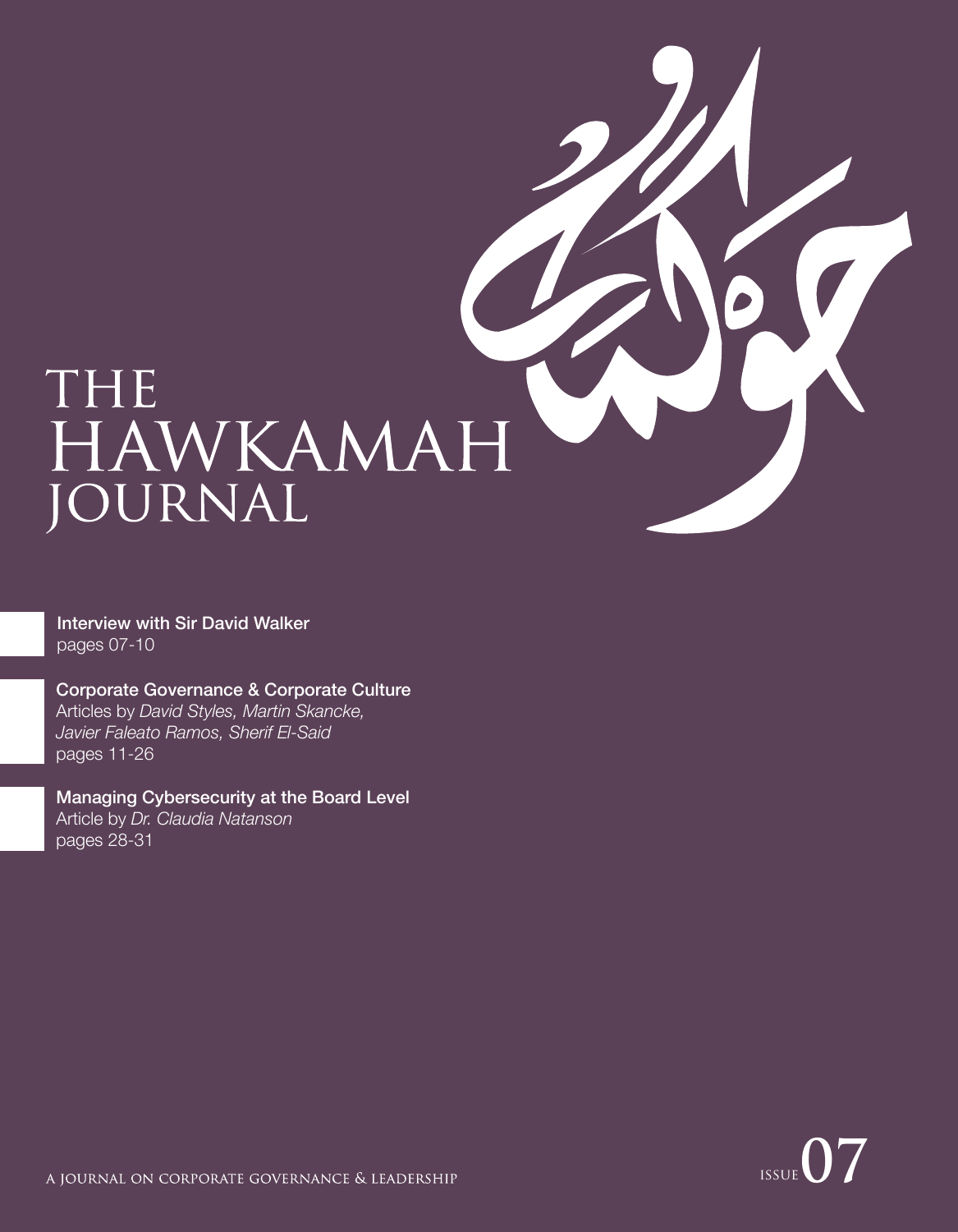# INTERVIEW WITH SIR DAVID WALKER



*Sir David Walker Chairman of Winton Capital*

*Sir David Walker is a global leader in corporate governance. Currently Chairman of Winton Capital, he has been Chairman of Barclays, Chairman of Morgan Stanley international and an executive Director of the Bank of England. In 2009, he undertook a review of corporate governance for the British Government as part of its response to the global financial crisis. This led him to place greater emphasis on the question of corporate culture. He talks to Peter Montagnon.*

#### What did you learn most from your review into banks?

If you go back ten years, if you talked about behaviour in companies, I thought that was all psychological soft stuff. I just wanted to focus on the business. When I did the governance exercise on banks, it was a tremendous learning process. What I learned most in doing my bank governance review – and a lot of this is the same for other major corporates – was about the importance of behavioural patterns. It's the job of the chairman to provide space for, time for challenge and to expect challenge in the boardroom and to get rid of non-executives who are not capable of it. The behavioural stuff is absolutely critical.

#### **the hawkamah journal**

a journal on corporate governance & leadership The hawkamah journal<br>a journal on corporate governance & leadership<br>issue07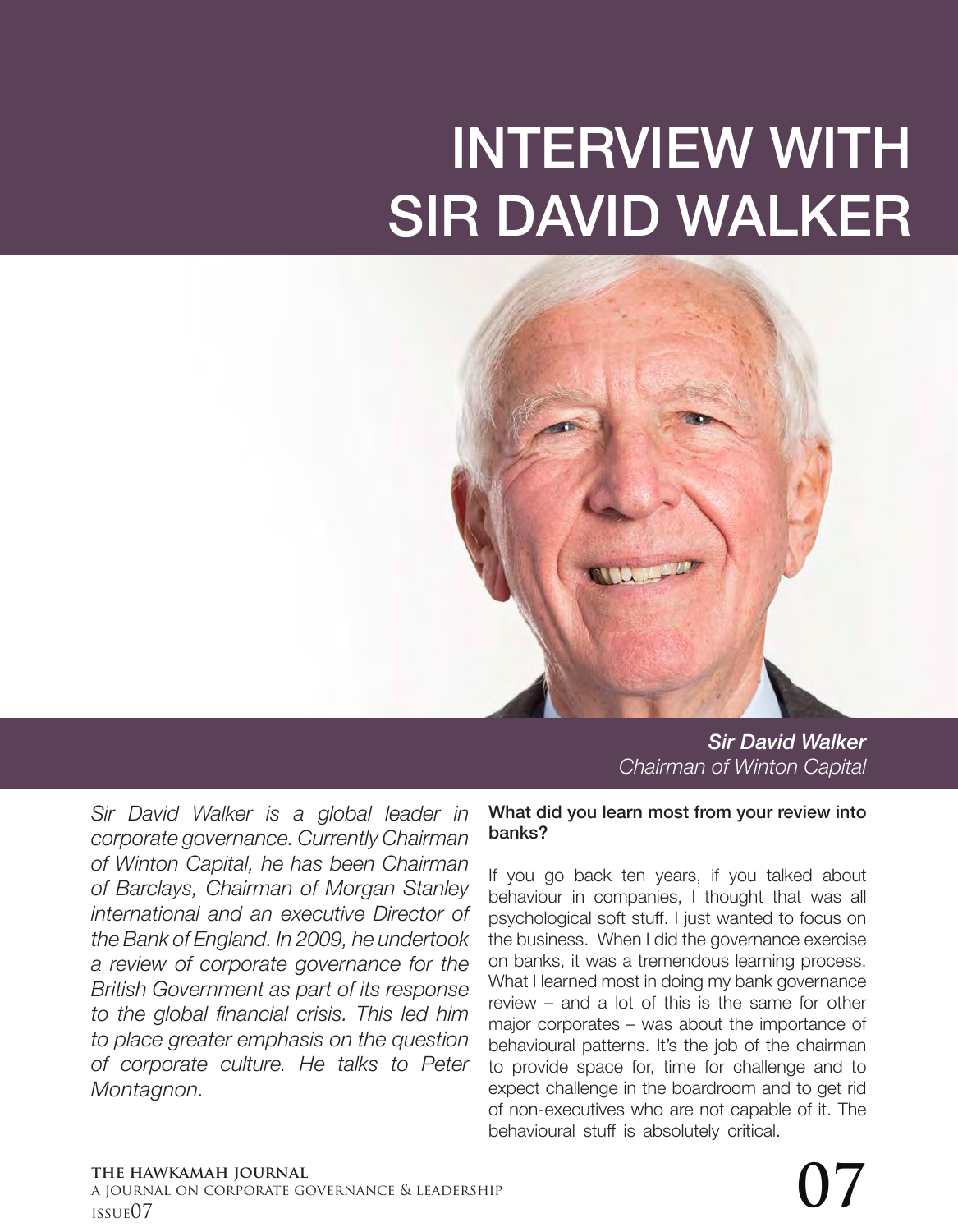# So this is different from compliance with rules.

It's the hard-soft paradox. If you are a financial institution - or if you're a pharmaceutical company - you are obliged to conform to what they call black letter legislation or regulation. You are required to have cert 12 % capital, 5% leverage, so much liquidity; you are required to subject your new drug to trials. The same goes for energy companies or anybody else.

Those regulatory requirements are black letter. You can tick a box at a point in time and say "yes" we have got this ratio, we have done this test, this pre-clinical trial. So you tick a box. You have to put resource into it, or you may have to build up your capital and sell subsidiaries to do so. But you get there. These hard requirements, the black letter stuff, are easy. It's a soft task.

The soft expectations which are behavioural are hard to deliver. I find that paradox quite helpful because you can have a finance director ticking the boxes on capital and liquidity but the behavioural stuff is not tractable in that way at all. One of the early problems is measurement. How do you calibrate? How do you know what you yourself are doing?

## Is the ability of people to speak up a good indicator?

I do think it's important to note the difference between whistle-blowing and speak-up. One is much more important than the other. One is more relevant as an indicator of the state of health of the company than the other. Speak up is more important. Whistle blowing is what you have to resort to when someone is apprehensive and isn't ready to speak up. Speak up is something that happens openly. That actually is really the thing to commend.

#### So you need an atmosphere where people aren't afraid to speak their mind, and the board has to stand behind that?

Absolutely. The board's responsibility to identify, recruit and mentor the chief executive is a sacred trust. If you get it wrong, you damage the company for several years. If you get it right it can be magical. If a chief executive is autocratic and controlling, you won't get the atmosphere in which there is openness. A chief executive who is successful probably should not be there for more than a finite period, say four to six years. The proposition is that openness and the ability to speak up becomes much more difficult, the more successful the chief executive is. However concerned he is to have an atmosphere of openness.

#### So that's very important part of getting the culture right.

Absolutely. I mean the ability to challenge, and I think there are three layers to this. It's very hard for people to challenge from below, if you've got a very successful boss, if he's created a track record of achievement, quarter after quarter. Secondly, it's very hard for his "peer group", I mean the executive committee, to challenge for the same reason, and ditto for the board. Why should the board worry, if they've got someone who's producing good profits each quarter? The most serious risk in a good CEO is they cease to challenge themselves and start to believe in their own capacity. There is a loss of self doubt.

#### On the other hand the key requirement in a chief executive is to have the confidence to make decisions.

By definition, a successful chief executive, for precisely those reasons, has got to have a thick hide, has got to be able to sleep at night. Now that sleeping at night means you don't worry about someone you're controlling or who daren't speak up. As time goes on you get more and more confident. The skin gets thicker and you become a liability.

## So succession planning is vital to culture?

I'm very clear that the chairman's responsibility is to ensure that there is a choice and that we've got internal as well as external candidates.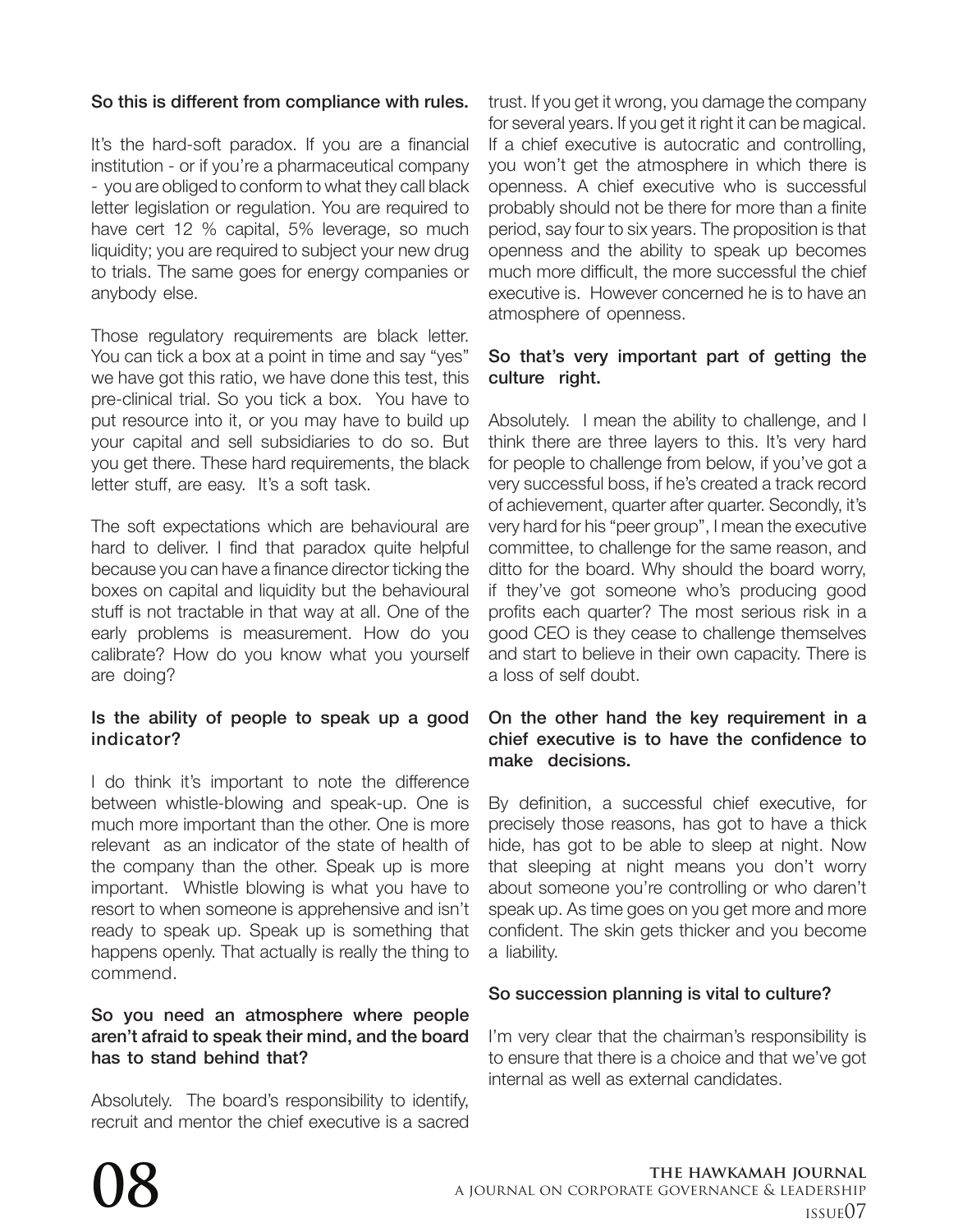## Isn't this different in family-owned businesses such as you often find in the Gulf region?

The key thing even for a family business is that they have to think about succession planning.

Maybe chief executives in family business stay for longer, say about eight or ten or 12 years rather than five or six or seven years in other companies. But succession planning is still very important. The more successful the business, the less people think about succession planning. People say: things are going well, what are you worrying about that for?

#### Isn't this a problem also with institutional shareholders? They don't worry when the business is performing?

That's just myopia. They need to remember sustainability, but the board is responsible.

#### How does this fit into regulation and supervision?

The bottom line from the regulators is that they know how important this is and how little they can contribute to it. They're very enthusiastic that others like the Banking Standards Board (a UK organisation founded and paid for by the banks to promote high standards of behaviour in the sector) should do as much as possible.

#### Yet don't they need to find out about the culture and use that as a risk measurement?

I'd go a bit further and say they are privy to the cultures of all the banks they regulate. And they'll be aware of different methods of calibration, different frequencies of measurement, so they are channels for communicating best practice and should work closely with organisations like the Banking Standards Board, which I think they are now starting to do.

## Can regulators or shareholders do much about culture from outside?

If you're the regulator, you might become unhappy about behaviours in a particular bank. Yet you're not sure. You have no evidence that this involves breaches of unambiguous black letter rules. So there's no criminality, no evidence of the rules being breached, but you just think that the culture is a bit "high, wide and handsome" and there are a lot of complaints. Then you are absolutely empowered to talk to the chairman or chief executive about it and draw it to the attention of the board.

It's like speak up. There should be a relationship between the bank and the regulator which permits speak up. The trouble in the past was that the regulator would be all over you and send in enforcement teams. What's needed is a relationship of trust. Just as you need to build a relationship of trust, of trustworthiness in the eyes of your customers, that needs to be a part of the mutual relationship between regulator and regulated. The regulator comes to consult you about what he's proposing to do and you feel you can openly talk to the regulator about problems without being locked up instantly. The regulators have a responsibility to be trusted.

#### Here we are talking about a no blame culture, aren't we?

The danger is in some respects we're going the other way. You and I might think that it's appropriate for senior executives in a bank to have specific accountability for what happens on their watch. It's very important that that doesn't lead to precisely the opposite – to concealment for fear of what could happen. It's very important to strike the right balance. This is far beyond financial performance.

#### So is culture the new challenge for governance, and has governance hitherto been too limited to board processes?

A great deal of work was done by Adrian Cadbury (founder of the UK Governance Code) on board processes. We made a lot of progress on corporate